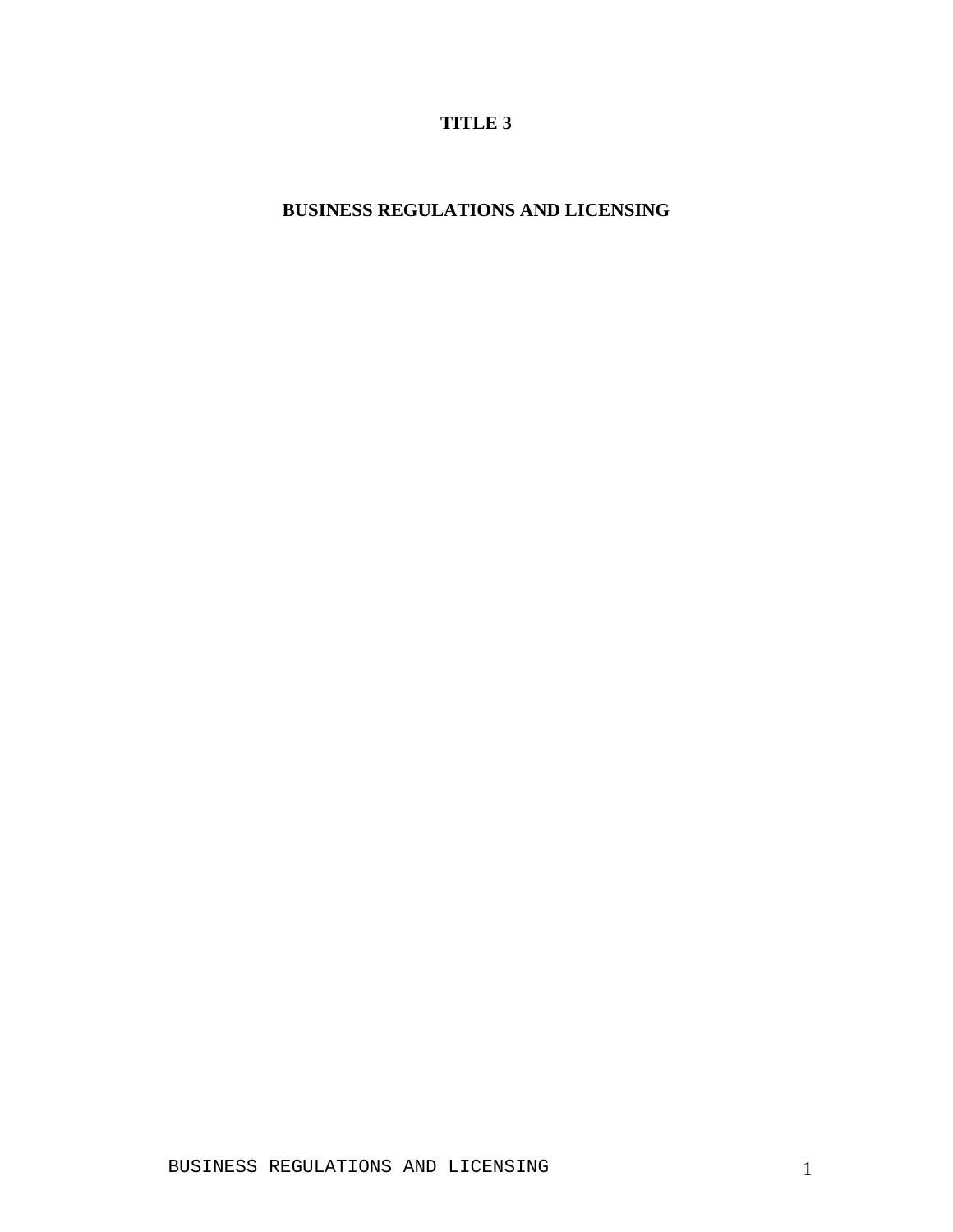## **Title 3**

## **BUSINESS REGULATIONS AND LICENSING**

## **Chapters:**

- **3.20 Cable Television System Franchise Agreement**
- **3.50 Peddler or Solicitor Itinerant Merchants**
- **3.54 Food Trucks and Carts**
- **3.80 Sale of Intoxicating Liquors**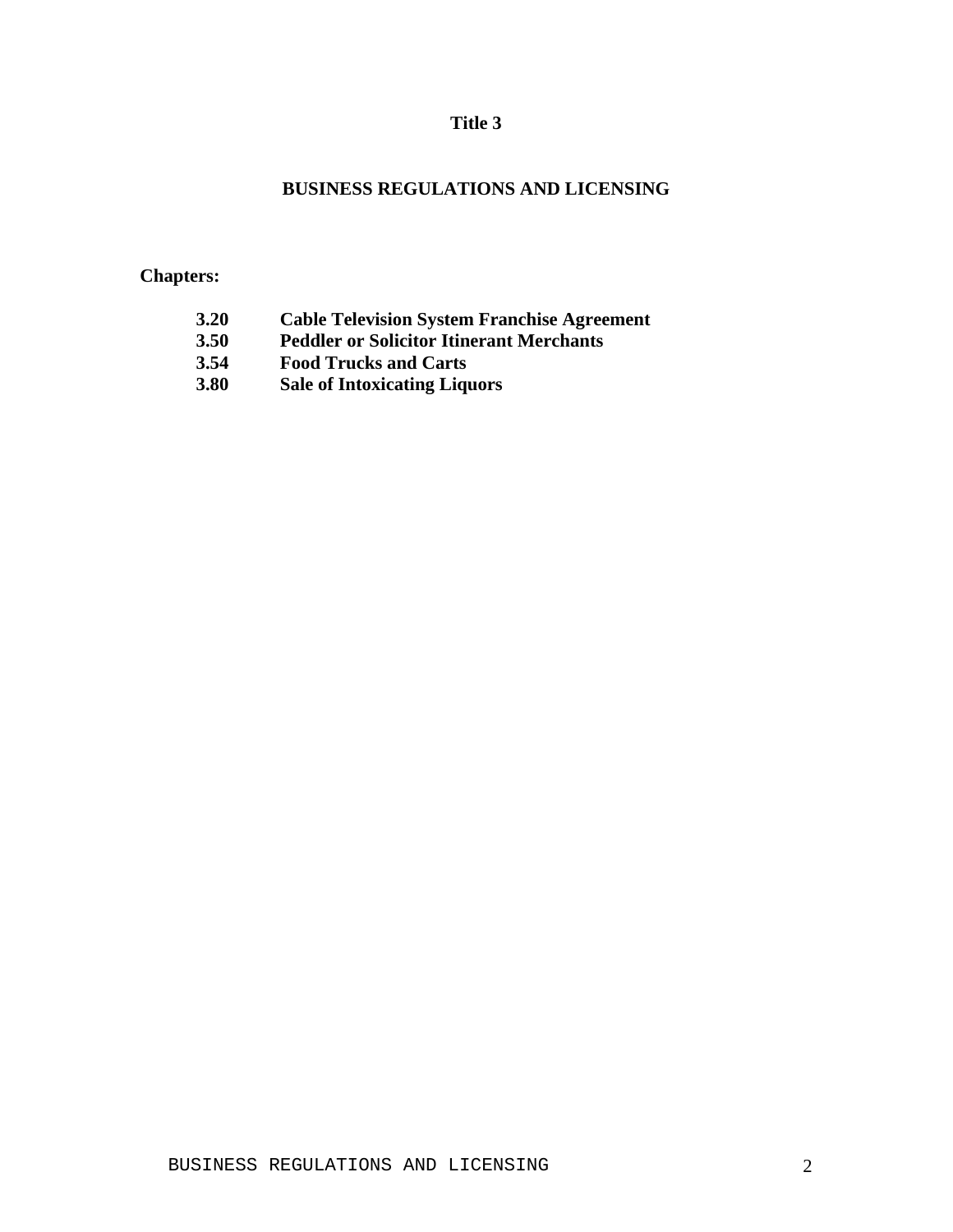#### **CABLE TELEVISION SYSTEM FRANCHISE AGREEMENT**

**Sections:**

| 3.20.010 | <b>Granting of Franchise</b>                                |
|----------|-------------------------------------------------------------|
| 3.20.020 | <b>Procurement of Easements</b>                             |
| 3.20.030 | <b>Liability/Workman's Compensation Insurance</b>           |
| 3.20.040 | <b>Maintenance</b>                                          |
| 3.20.050 | <b>Indemnification/Hold Harmless</b>                        |
| 3.20.060 | City Hall, Firehouse and Schools-Installation and Service   |
| 3.20.070 | <b>Extensions</b>                                           |
| 3.20.080 | <b>Franchise Fee to City</b>                                |
| 3.20.090 | <b>Terms and Conditions.</b>                                |
| 3.20.100 | <b>Violations</b>                                           |
| 3.20.110 | <b>Franchise Rights</b>                                     |
| 3.20.120 | <b>Expiration</b>                                           |
| 3.20.130 | <b>Transfer of Franchise</b>                                |
| 3.20.140 | <b>City and Company Addresses for Written Communication</b> |
| 3.20.150 | <b>Conflicting Ordinances</b>                               |
| 3.20.160 | <b>Publication of Ordinance</b>                             |
| 3.20.170 | <b>Separability</b>                                         |
| 3.20.180 | <b>Effective Date</b>                                       |
|          |                                                             |

**3.20.010 Granting of Franchise.** To the extent that the same may be lawfully given, and subject to the conditions herein set forth, the non-exclusive right be and the same is hereby granted by the City of Petersburg, County of Pike of the State of Indiana, to Tele-Media Company of Mid-South, an Indiana Limited Partnership (the "Company"), to construct, operate and maintain transmission and distribution facilities, including, but not limited to, the erection of poles, cables, wires and other appurtenances and additions thereto, in, under, over, along, across and upon the streets, lanes, alleys, avenues, sidewalks, bridges, tunnels, highways, parking lots and other public places in the City, and subsequent additions thereto, for the purpose of transmission by cable and distribution of television impulses and television energy for sale to the inhabitants of the City and other purposes, under the terms and conditions hereinafter set forth (the "CATV System"). (Ord. 1992-4, S1, Apr. 20, 1992) (Ord. 1981-2, Feb. 16, 1981) (Ord. 1980-5, Nov. 3, 1980) (Ord. 1979-8, Dec. 4, 1979)

**3.20.020 Procurement of Easements.** The Company shall procure any and all easements, rights of way, covenants, grants, certificates of approval and permits which may be required from any private persons or corporations or from any Federal, state, municipal or other governmental authority and from the utility companies operating in the Township for or in connection with the placing, maintaining or using of the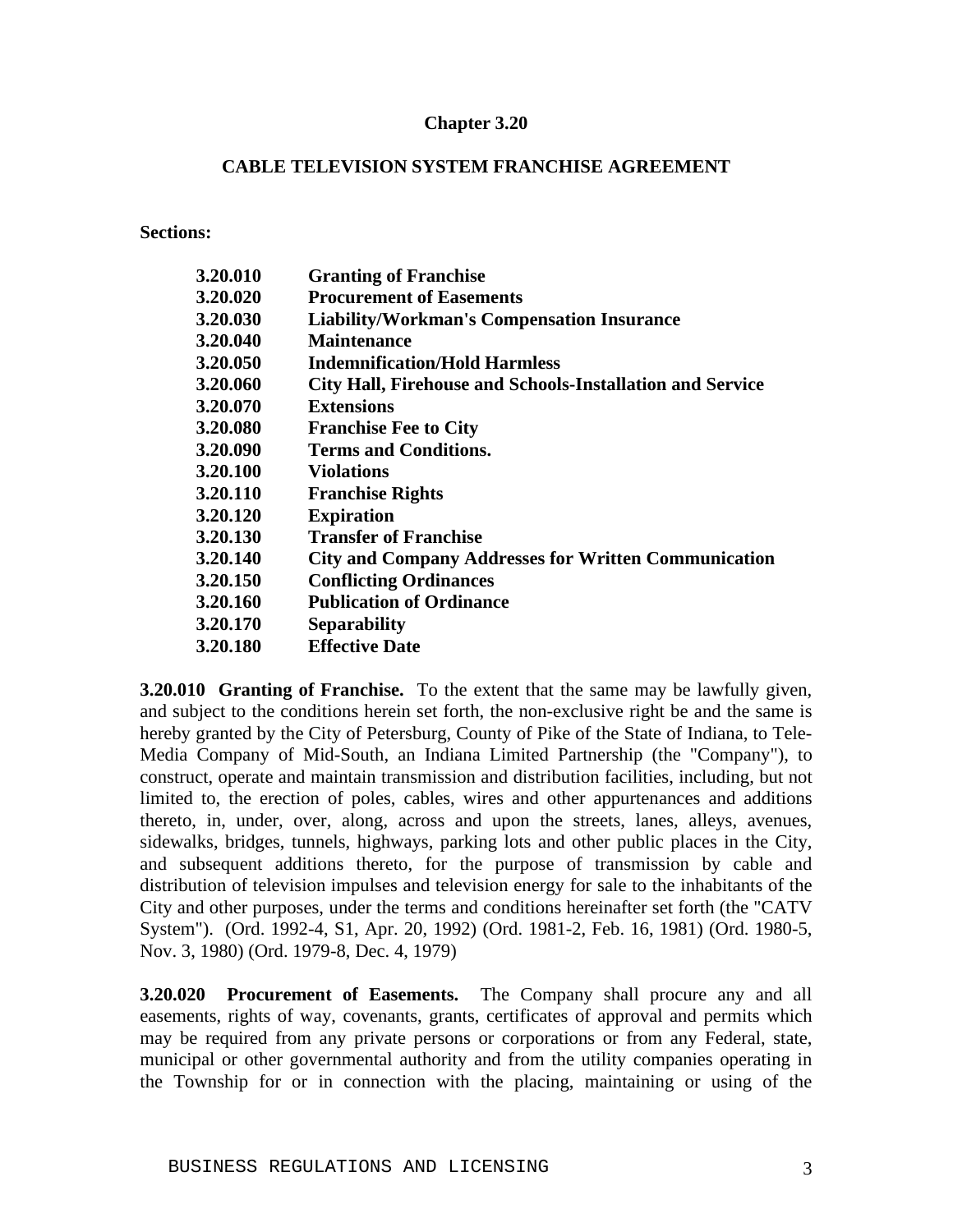attachments and the television cable herein referred to or the granting of this right. (Ord. 1992-4, S2, Apr. 20, 1992)

## **3.20.030 Liability/Workman's Compensation Insurance.**

- (1) The Company agrees to maintain and keep in full force and effect at all times during the term of this Ordinance sufficient liability insurance coverage to protect the Township against any such claims, suits, judgements, executions or demands in a sum not less than \$250,000 per person in any one claim; \$250,000 as to any one accident or occurrence; and not less than \$250,000 for property damage as to any one accident or occurrence provided, however, that the City shall notify the Company in writing within thirty (30) days after notice or presentation of any claim or demand, either by suit or otherwise, made against the City on account of or arising out of any act or omission connected with the operation of this Ordinance.
- (2) The Company shall also maintain in full force and effect throughout the duration of this Ordinance sufficient workmen's compensation insurance coverage to adequately and fully protect its agents and employees as required by law. (Ord. 1992-4, S3, Apr. 20, 1992)

**3.20.040 Maintenance.** All the Company's attachments and installations shall be made and maintained at the Company's sole expense, in safe condition and thorough repair and in such place and manner as shall be approved by the City. Upon receipt of written notice at any time from the City that said attachments interfere with City property, endanger its employees or the public, or interfere with the primary use and purpose of said City property or highways, the Company shall at its own expense remove, alter, rearrange, improve or repair such attachments in such manner as the City may reasonably direct. (Ord. 1992-4, S4, Apr. 20, 1992)

**3.20.050 Indemnification/Hold Harmless.** The Company shall indemnify and save harmless the City at all times during the term of this Ordinance from and against any and all losses resulting from injuries or damage to persons or property including injuries to the employees of the City or damage to the property of the City arising out of negligence from or in any manner by actions or omissions of the Company or its agents while engaged in the work of constructing, operating or maintaining the CATV System; and such loss shall include all payments made by the City to any of its injured employees or to their relatives or representatives, pursuant to any statute or resolution, whether based on negligence on the part of the employer or not. Further, the Company agrees to defend, fully indemnify and save harmless the City from and against any and all claims and demands whatsoever, including any claims or demands from any source whatsoever on account of license or copyright infringements or violations of any transmittal rules and regulations of the Federal Communications Commission (the "FCC") or other governmental regulatory bodies, provided, however, that the City shall notify the Company in writing within thirty (30) days after notice or presentation of any claim or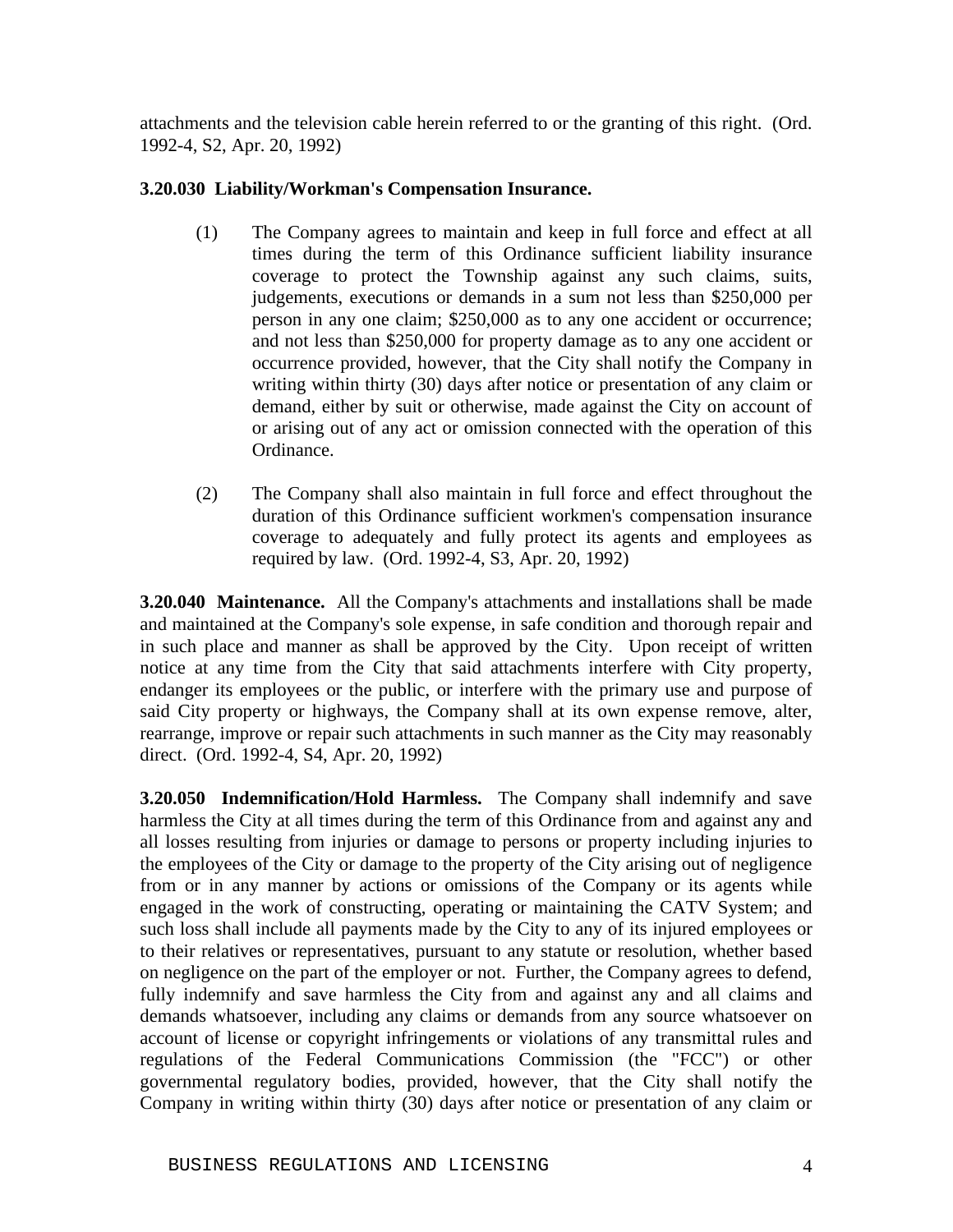demand, either by suit or otherwise, made against the City on account of or arising out of any act or omission connected with the operation of this Ordinance. (Ord. 1992-4, S5, Apr. 20, 1992)

**3.20.060 City Hall, Firehouse and Schools-Installation and Service.** Upon the written request of the Council, the Company shall furnish free installation and free basic service for one (1) outlet in the City Hall and City Firehouse, provided, however, that nothing herein shall require the Company to construct additional distribution facilities to service the City Hall and/or City Firehouse. Upon the written request of any school in the City, the Company shall furnish free installation and free basic service for one (1) outlet in each school in the City, provided, however, that nothing herein shall require the Company to construct additional distribution facilities to service such school. (Ord. 1992-4, S6, Apr. 20, 1992)

## **3.20.070 Extensions.**

- (1) The Company is hereby authorized to extend the distribution facilities within the franchise area to the extent that such extension is or may become economically feasible.
- (2) In the event additional adjacent territory is incorporated within the City limits, by annexation or otherwise, the City's rights and duties under this Ordinance shall be deemed to include such additional territory. The Company shall make cable service available to such annexed area as long as it is economically feasible to do so. As used herein, "economically feasible" shall mean that there are at least 40 homes per mile adjacent to the existing cable television system distribution plant. (Ord. 1992-4, S7, Apr. 20, 1992)

**3.20.080 Franchise Fee to City.** The Company shall pay to the City a franchise fee of 3% of the Company's gross annual subscriber revenues from basic cable television service. All franchise fees to be paid by the Company shall be paid within ninety (90) days after the close of its fiscal year. The Company shall make its books and records pertaining to basic gross subscriber revenues available for inspection at all reasonable times to the Council. (Ord. 1992-4, S8, Apr. 20, 1992)

**3.20.090 Terms and Conditions.** In consideration for the foregoing rights and privileges, the Company agrees to the following terms and conditions:

(1) Neither the Company nor any of its agents or employee shall at any time repair, attempt to repair, sell or attempt to sell television or radio sets or parts thereto; nor shall they recommend or solicit business for any television or radio dealers or repairmen, provided, however, that this provision shall not apply to the routine operation and maintenance of the CATV System and service connected therewith.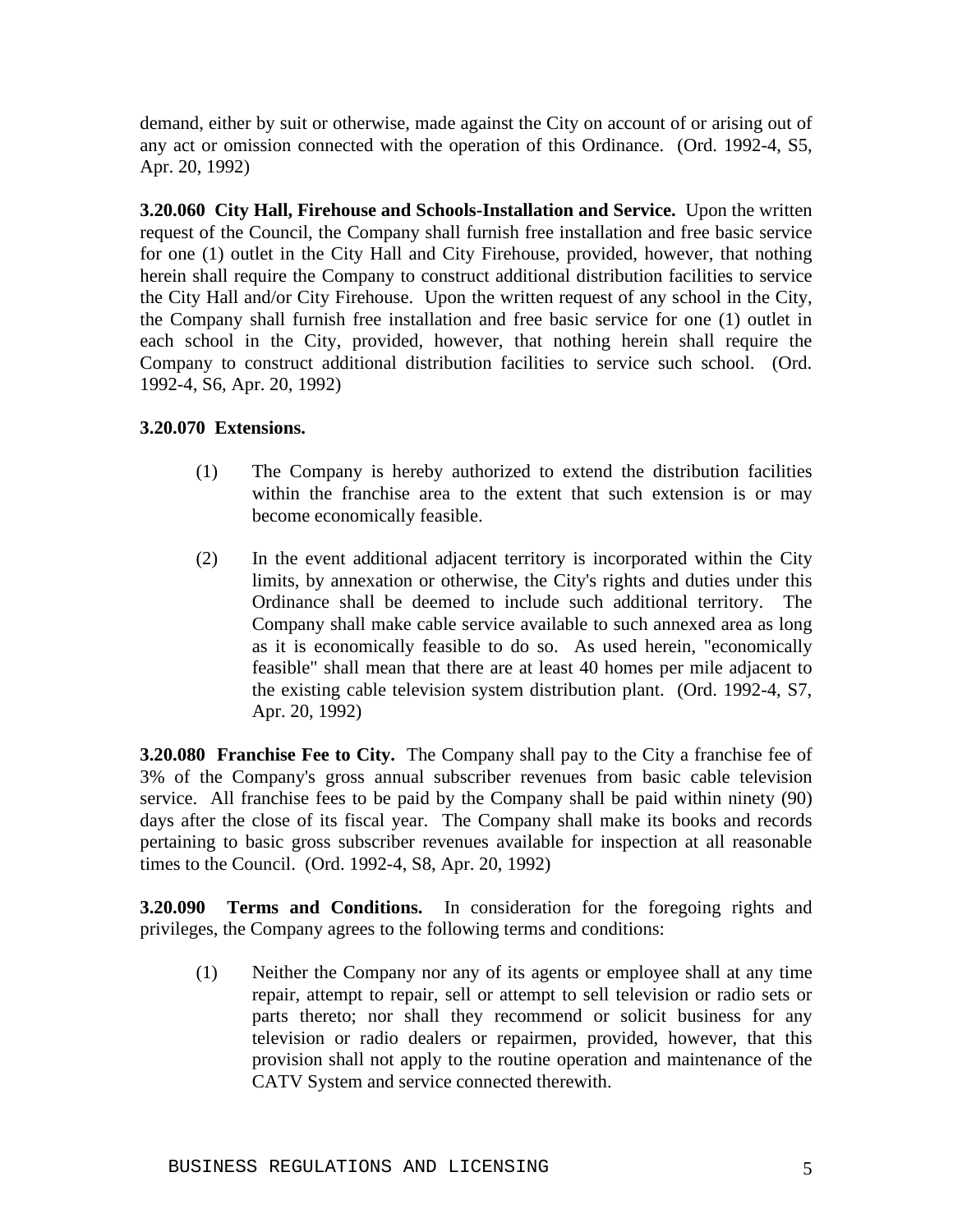- (2) The Company shall expeditiously investigate and resolve all subscriber complaints concerning the operation of the CATV System, normally within twenty-four (24) hours but not later than forty-eight (48) hours, except in cases of emergencies. A record shall be made of all complaints received showing the name of the complaining party, the complaint and the action taken to rectify the complaint. Said record shall be kept for a minimum of two  $(2)$  years.
- (3) After having received reasonable notice of at least seventy-two (72) hours prior to the move, the Company shall comply with all moving permits issued by the City by temporarily raising or lowering its wires to permit the moving of structures or high loads. The cost to the Company of complying with the moving permit shall be borne by the entity that obtained the moving permit, and the Company shall have the right to request payment in advance.
- (4) The Company shall abide by all provisions set forth in local City Ordinances and shall abide by all regulations of the FCC and other governmental regulatory bodies, as now enacted or as subsequently amended, and the same are incorporated herein by reference.
- (5) Subscribers to the Company's services shall not be required to assure the Company that they will subscribe to the Company's service for any length of time and subscribers may terminate service at any time.
- (6) All poles, ducts and other facilities of the Company shall be erected, constructed and maintained so as not be interfere with the traffic over public highways and to cause minimum interference with the rights and reasonable convenience of property owners who adjoin any public highway. The Company shall have reasonable authority to trim trees upon, abutting and overhanging all streets, alleys, easements, sidewalks, and other areas where the CATV System may from time to time be located in public places of the City so as to prevent the branches of such trees from coming into contact with or otherwise interfering with the facilities and service of the Company.
- (7) The City shall have the right to approve the location of any poles or underground cable line required to be erected or installed by the Company.
- (8) If, at any time, the City shall elect to alter or change the grade of any street, sidewalk, alley or other public way, the Company shall remove, relay and relocate its poles, wires, cable, underground conduits, manholes and other fixtures at the Company's sole cost and expense, upon receiving adequate notice from the City.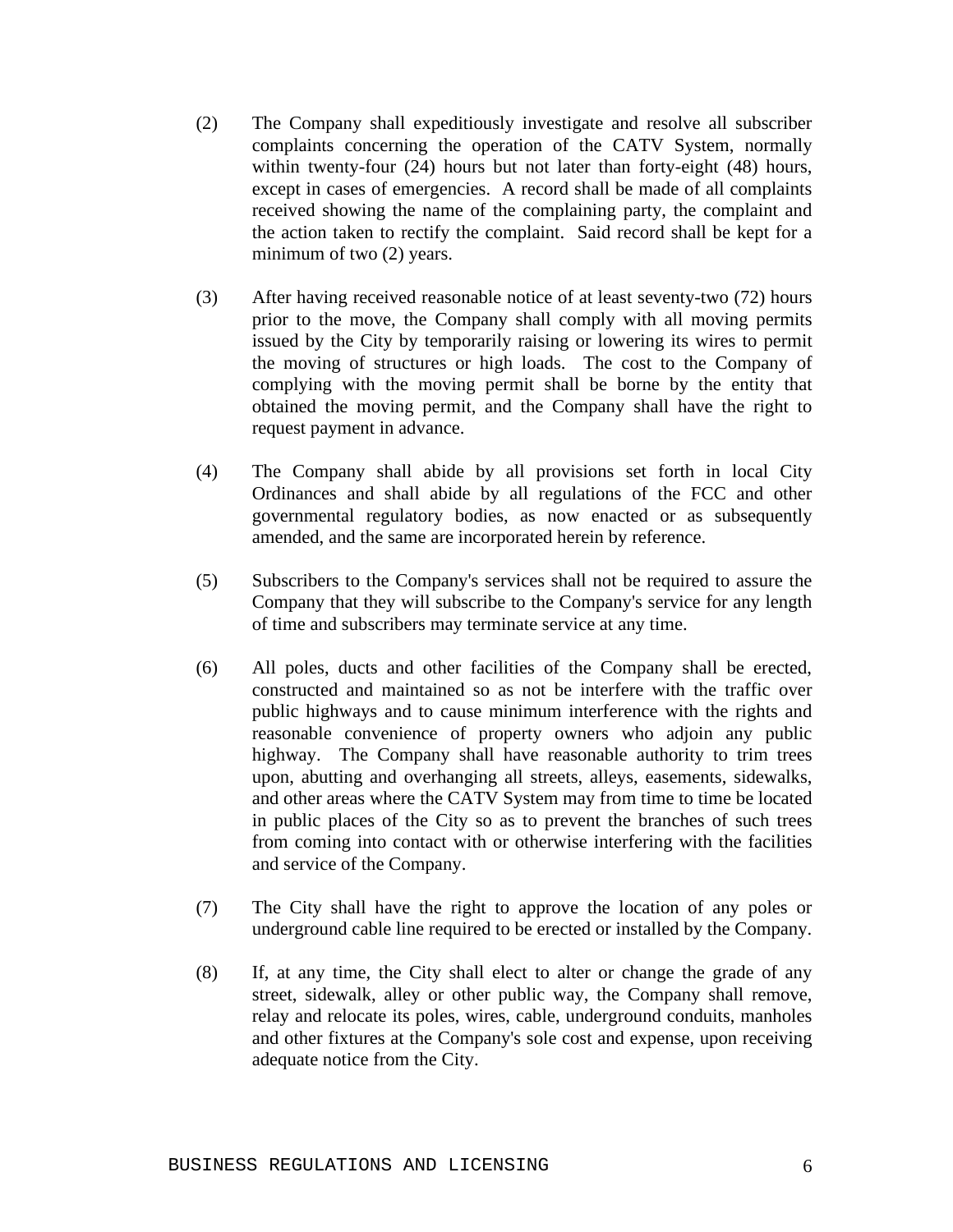- (9) The Company shall grant to the City, free of charge, the joint use of any and all poles owned by the Company for any proper City use so long as such use by the City does not interfere with the operation and maintenance of the CATV System.
- (10) The Company, during the installation, maintenance and operation of its television transmission and distribution system, must guard and protect any opening or obstruction in the streets or other public places by placing adequate barriers, fences or boardings, the bounds of which shall be clearly designated by warning lights during periods of dusk and darkness.
- (11) The Company agrees to restore to as good a condition as before entry, any pavement, sidewalk or other improvement of any street, avenue, alley or other public place disturbed by the Company. (Ord. 1992-4, S9, Apr. 20, 1992)

**3.20.100 Violations.** The City shall give written notice to the Company of any alleged violation of any covenant in this Ordinance specifying the nature of the violation and the specific section or sections of this Ordinance which have allegedly been violated. The City shall allow the Company at least ninety (90) days to remedy this franchise for breach of any covenant hereunder, provided that such cancellation or forfeiture shall first be declared by a court of competent jurisdiction after a hearing and upon appropriate full and final findings of fact pursuant to law. (Ord. 1992-4, S10, Apr. 20, 1992)

**3.20.110 Franchise Rights.** The City shall not permit any individual or company to provide services similar to those of the Company without first having secured a franchise from the City. The City shall not grant a franchise to individuals or companies offering or furnishing services similar to those of the Company on terms and conditions more favorable to such individuals or companies than those contained herein, unless this Ordinance is amended to provide for such favorable terms and conditions. (Ord. 1992-4, S11, Apr. 20, 1992)

**3.20.120 Expiration.** Upon continuing full and complete performance by the Company of each and every term of this Resolution, the right herein granted shall continue for a term of fifteen (15) years from the date this Ordinance was adopted. At the expiration of such fifteen (15) years, this Ordinance shall automatically continue in full force and effect for an additional term of five (5) years unless:

- (1) The Company notifies the City at least ninety (90) days prior to the expiration date of the Company's intention not to renew this Ordinance; or
- (2) The City notifies the Company at least ninety (90) days prior to the expiration date that the Company is not in compliance with all of the material terms and conditions hereof, and a court of competent jurisdiction, after a hearing and upon appropriate full and final findings of fact pursuant to law, subsequently rules that the Company is not in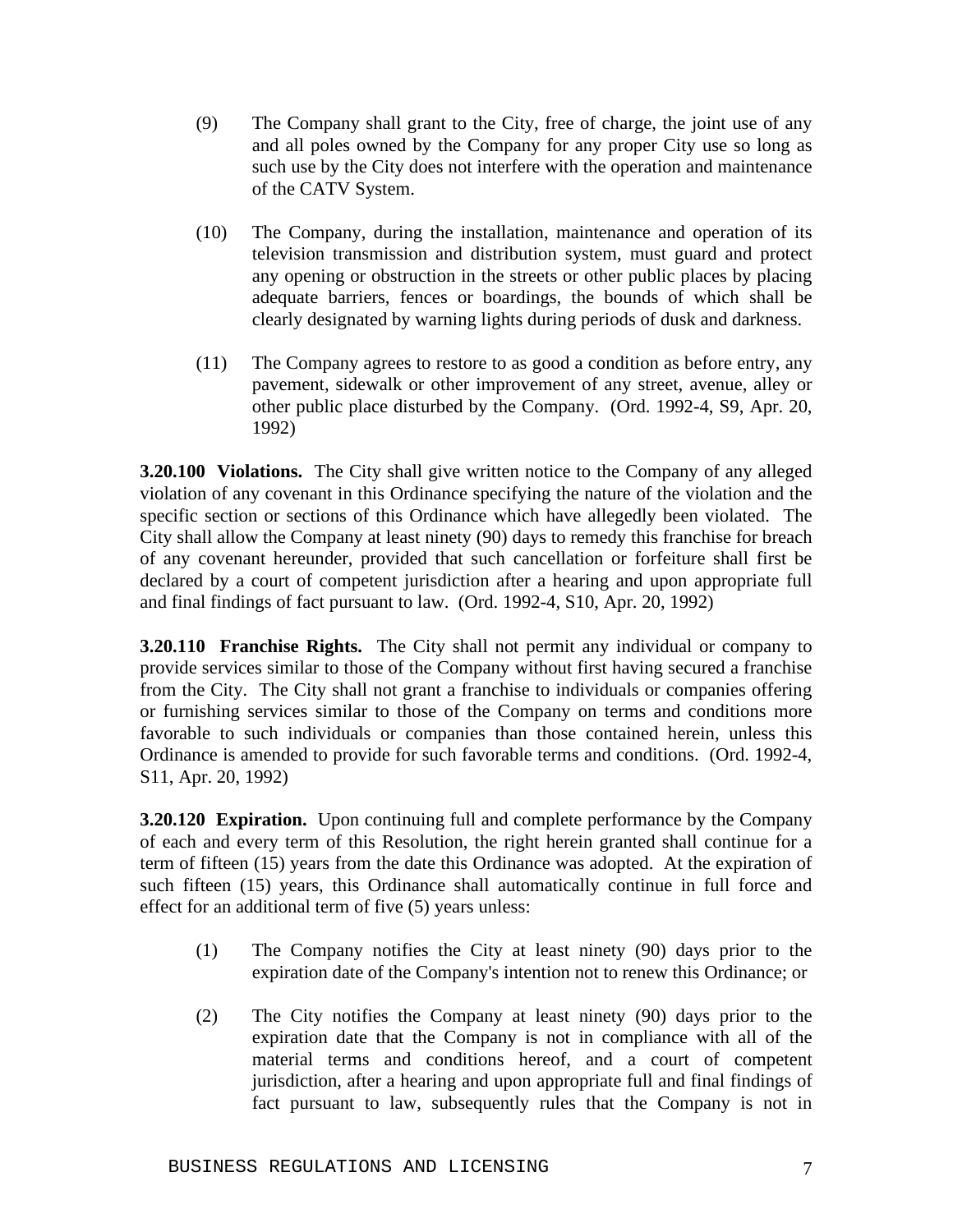compliance with all of the material terms and conditions hereof. If the term is extended for an additional five (5) year period, at the expiration of the additional five (5) year period, this Ordinance shall automatically continue in full force and effect for a second five (5) year term unless terminated in accordance with the procedure set forth in the preceding sentence of this Section. All of the terms, conditions and provisions herein shall continue to apply in any such extension period or during the aforementioned court proceeding. (Ord. 1992-4, S12, Apr. 20, 1992)

**3.20.130 Transfer of Franchise.** All right, title and interest of the Company in this Resolution shall be freely assignable without the consent of the City. The Company hereby agrees to give the City written notice of any assignment within forty-five (45) days of the effective date of the assignment. (Ord. 1992-4, S13, Apr. 20, 1992)

**3.20.140 City and Company Addresses for Written Communication.** All notices and other communications hereunder shall be in writing and shall be deemed to have been given on the date of actual delivery if mailed, first class, registered or certified mail, return receipt requested, postage prepaid to the following respective addresses:

| To the City:                              | To the Company:                 |
|-------------------------------------------|---------------------------------|
| City of Petersburg                        | Tele-Media Company of Mid-South |
| 704 Main Street                           | P.O. Box 09768                  |
| Petersburg, IN 47567 Columbus, Ohio 43209 |                                 |

Any party to this Ordinance may change the address to which all communications and notices may be sent by addressing notices of such change in the manner provided hereunder. (Ord. 1992-4, S14, Apr. 20, 1992)

**3.20.150 Conflicting Ordinances.** Any and all Ordinances or parts of Ordinances conflicting with the provisions of this Ordinance are hereby repealed. (Ord. 1992-4, S15, Apr. 20, 1992)

**3.20.160 Publication of Ordinance.** The Company shall assume the cost of publication of this Ordinance, if such publication is required by law. (Ord. 1992-4, S16, Apr. 20,1992)

**3.20.170 Separability.** If any section, subsection, sentence, clause or phrase of this Ordinance is for any reason held illegal, invalid or unconstitutional by the decision of any court or regulatory body of competent jurisdiction, such decision shall not affect the validity of the remaining portions hereof. The Council hereby declare that they would have passed this Ordinance and each section, subsection, sentence, clause and phrase thereof, irrespective of the fact that any one or more sections, subsections, sentences, clauses or phrases be declared illegal, invalid or unconstitutional. The invalidity of any portion of this Ordinance shall not abate, reduce or otherwise affect any consideration or other obligation required of the Company. (Ord. 1992-4, S17, Apr. 20, 1992)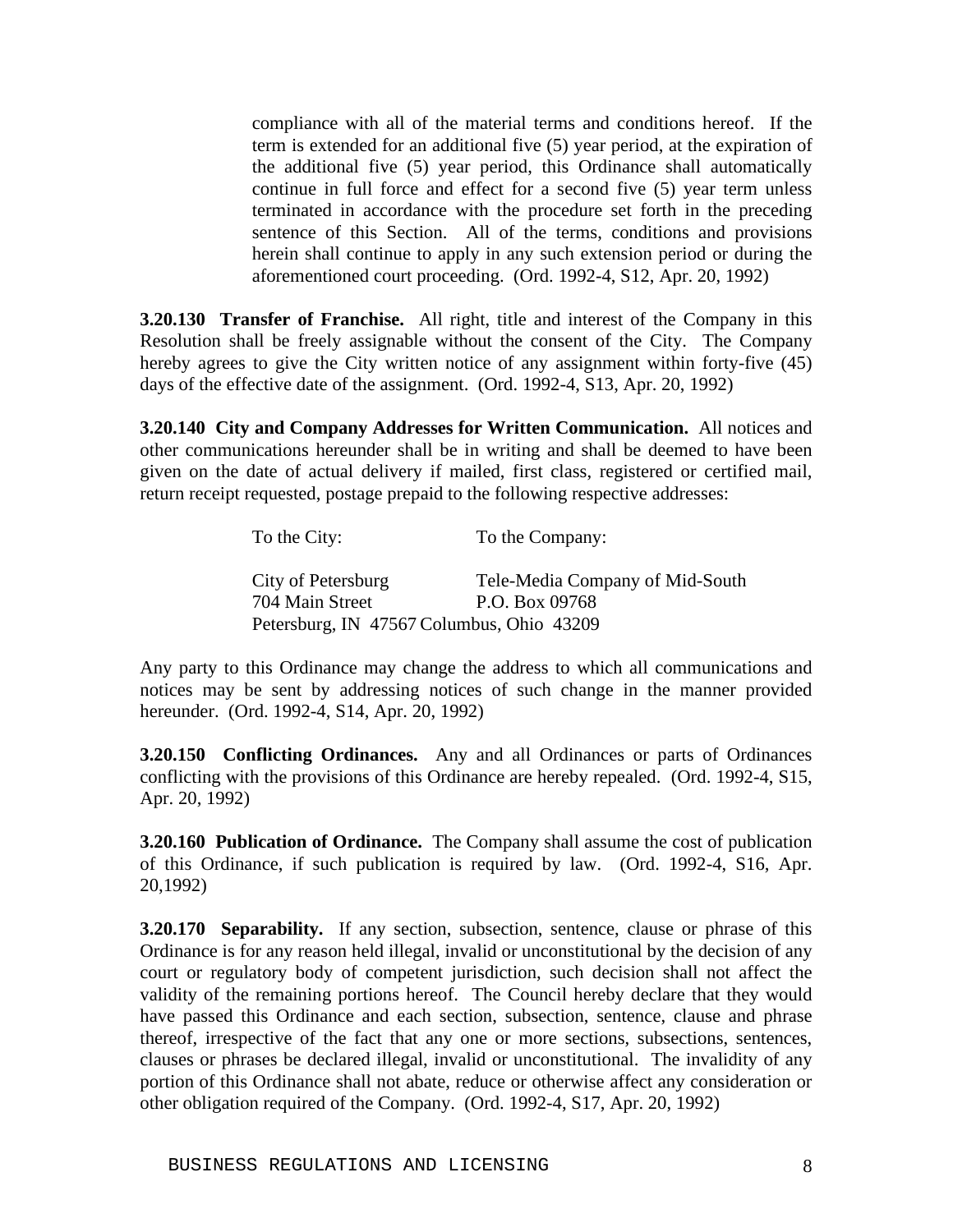**3.20.180 Effective Date.** This Ordinance is hereby declared to be a measure in the interest of public peace, health, welfare and safety, and shall therefore go into immediate effect upon the passage and adoption of this Ordinance, and within thirty (30) days from the effective date the Company shall file its written acceptance, at which time this Ordinance shall constitute a contract between the Company and the City. (Ord. 1992-4, S18, Apr. 20, 1992)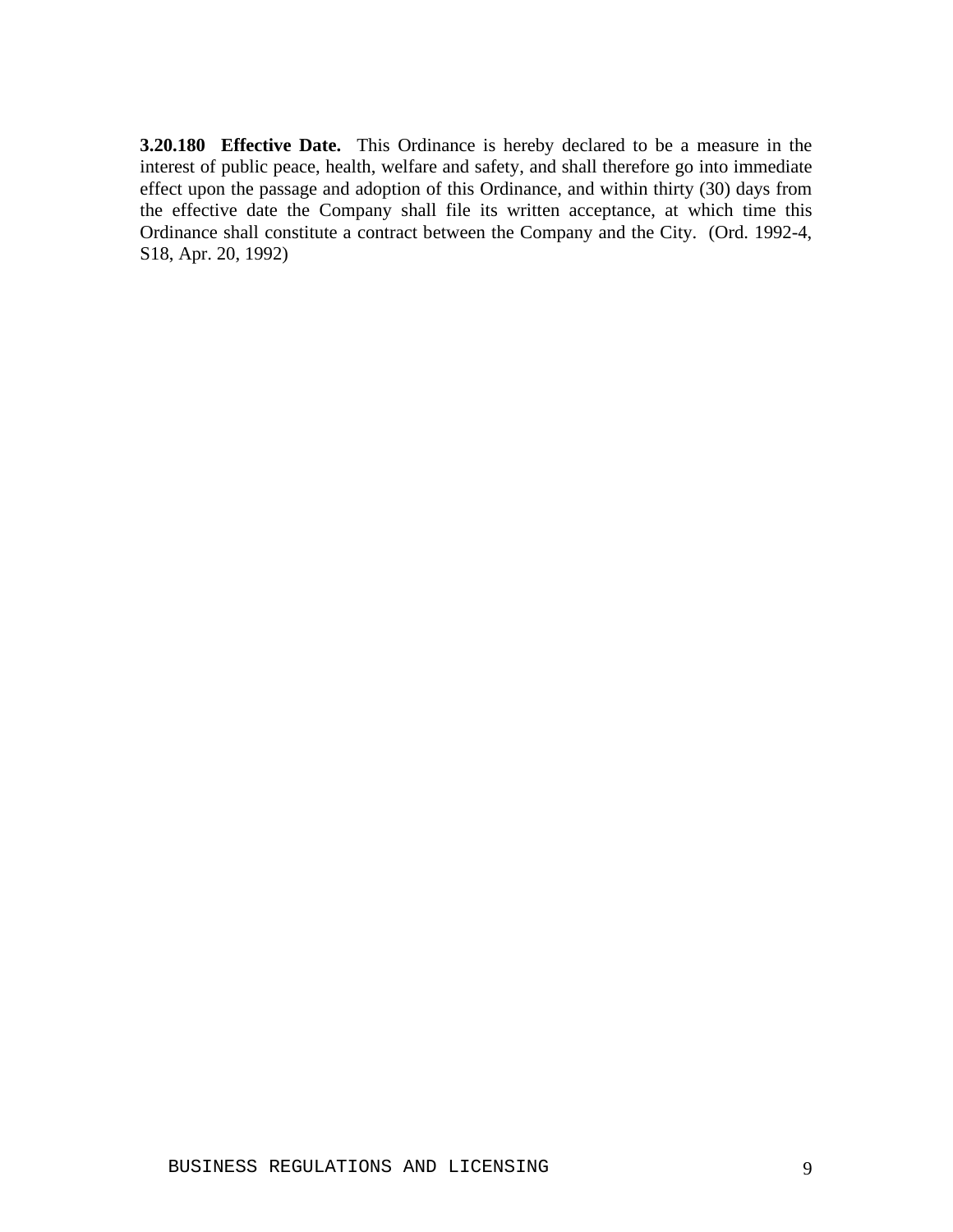#### **PEDDLER OR SOLICITOR ITINERANT MERCHANTS**

**Sections:**

| 3.50.010 | <b>Sales Permit Required</b> |
|----------|------------------------------|
| 3.50.020 | <b>Permit Fees</b>           |
| 3.50.030 | <b>Exceptions</b>            |
| 3.50.040 | <b>Penalty</b>               |

**3.50.010 Sales Permit Required.**

- (1) There is hereinafter established a sales permit to be issued by the Clerk-Treasurer of the city, his or her deputy or by the City Police Department in the event any sales permit shall be issued and purchased during the hours when the Clerk-Treasurer's office is closed (weekends and holidays); and it shall be the obligation and the duty, as well as a condition precedent that every Peddler or Solicitor engaged in a Commercial Endeavor purchase a sales permit.
- (2) The term **Peddler or Solicitor engaged in a Commercial Endeavor** as used in this section, shall mean any commercial endeavor or any person, partnership or corporation conducting themselves in a commercial endeavor, and which conduction of business activity is being done door to door, either by direct sale to the general public or by sample for later delivery of a product or service thereof.
- (3) The person, firm or corporation so engaged shall not be relieved from complying with the provisions of this ordinance merely by reason of associating temporarily with any local dealer, trader, merchant or auctioneer, or by conducting a transient business in connection with, as a part of or in the name of any local dealer, trader, merchant or auctioneer. (Ord. 2007-4, S1, June 4, 2007) (Ord. 81, S1, Sept. 18, 1933) (Ord. 72, Oct. 19, 1932) (Ord. Jan. 6, 1921) (Ord. Feb. 27, 1897) (Ord. June 13, 1895) (Ord. Feb. 16, 1887)

#### **3.50.020 Permit Fees.**

(1) The sales permit shall be paid by each individual, sole proprietor, partnership or corporation pursuing the endeavor, who shall pay to the office of the Clerk-Treasurer, his or her designate, or the City Police Department, the sum of \$75 for the privilege of pursuing their trade for a period not exceeding 24 hours; the sum of \$100 for a period not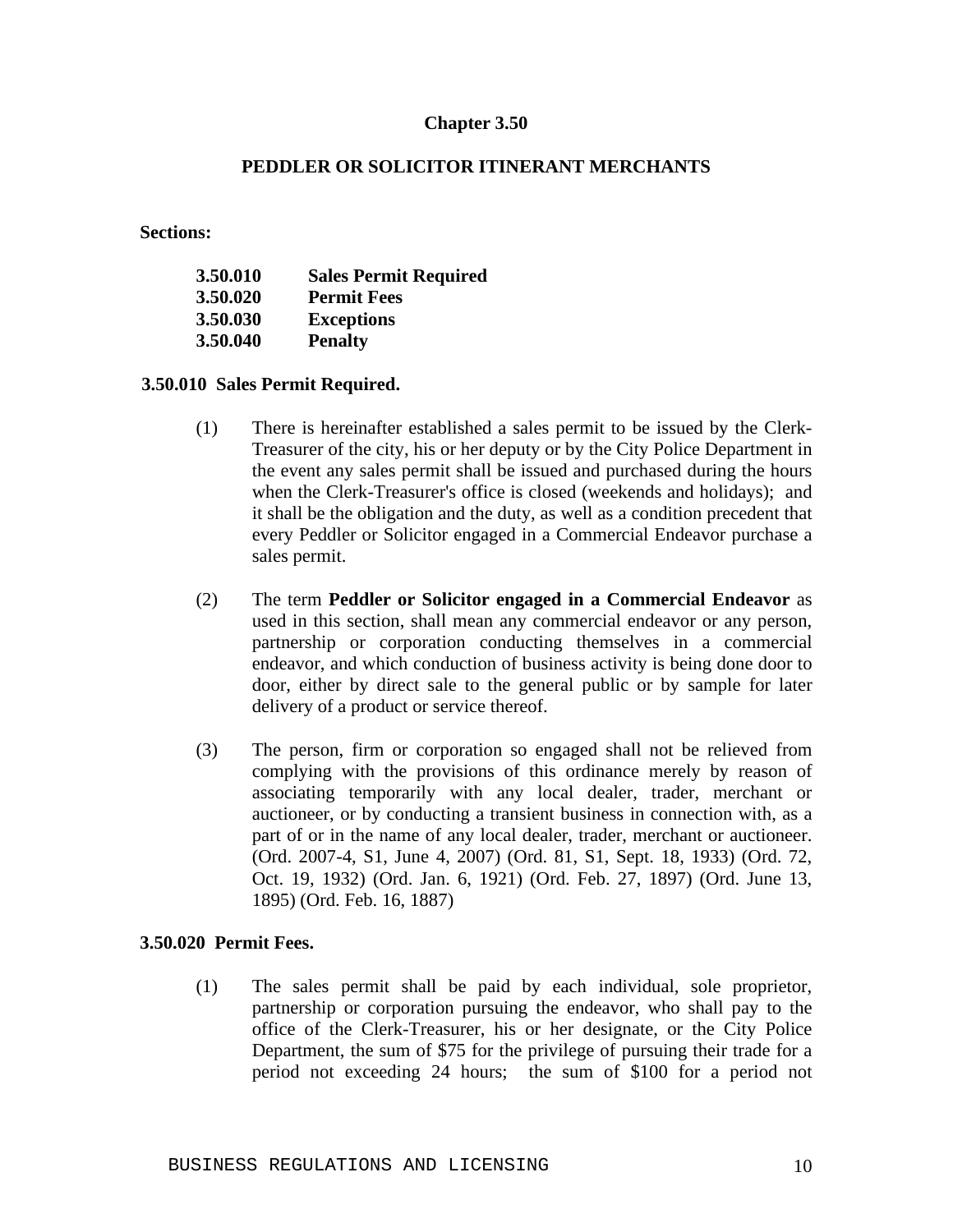exceeding 48 hours; and the sum of \$200 for a period of time up to, but not exceeding 30 days.

- (2) The permit shall not be issued until the permit fee specified herein is paid in full either in cash or money order. No checks shall be accepted in payment for the permit. After the permit has been paid for and issued, the permit holder shall be issued one or more identification permits stating, among other things, that the bearer of the identification permit is properly permitted by the City of Petersburg to conduct their commercial activities within the City of Petersburg. The identification permit must be on the person at all times by the individual while conducting the commercial activity.
- (3) The city reserves the right to not renew, or even revoke, the permit card if the city has received more than, in its discretion, what would be determined as an unreasonable number of complaints from citizens concerning the holder of the permit. (Ord. 2007-4, S2, June 4, 2007) (Ord. 81, S2, Sept. 18, 1933)

## **3.50.030 Exceptions.**

(1) As further used in this ordinance, **Peddler or Solicitor engaged in a Commercial Endeavor** shall be defined as any commercial transaction resulting in goods, wares or merchandise being sold by the commercial concern to the public for monetary payment therefore, excepting therefrom a service or any endeavor generally recognized as a nonprofit or charitable endeavor. Also excepted and exempted are any vendors or associated fees exempted by State or Federal law. (Ord. 2007-4, S3, June 4, 2007) (Ord. 81, S3, Sept. 18, 1933)

**3.50.040 Penalty.** The City Police Department is ordered and directed to enforce this ordinance, and anyone found conducting commercial activities and concerns contrary to the dictates of this ordinance shall be guilty of a Class A infraction for each day the activity and/or endeavor continues, and shall be fined in the sum of \$500 for each infraction for each day business is conducted without the appropriate sales permit. (Ord. 2007-4, S4, June 4, 2007) (Ord. 81, S4, Sept. 18, 1933)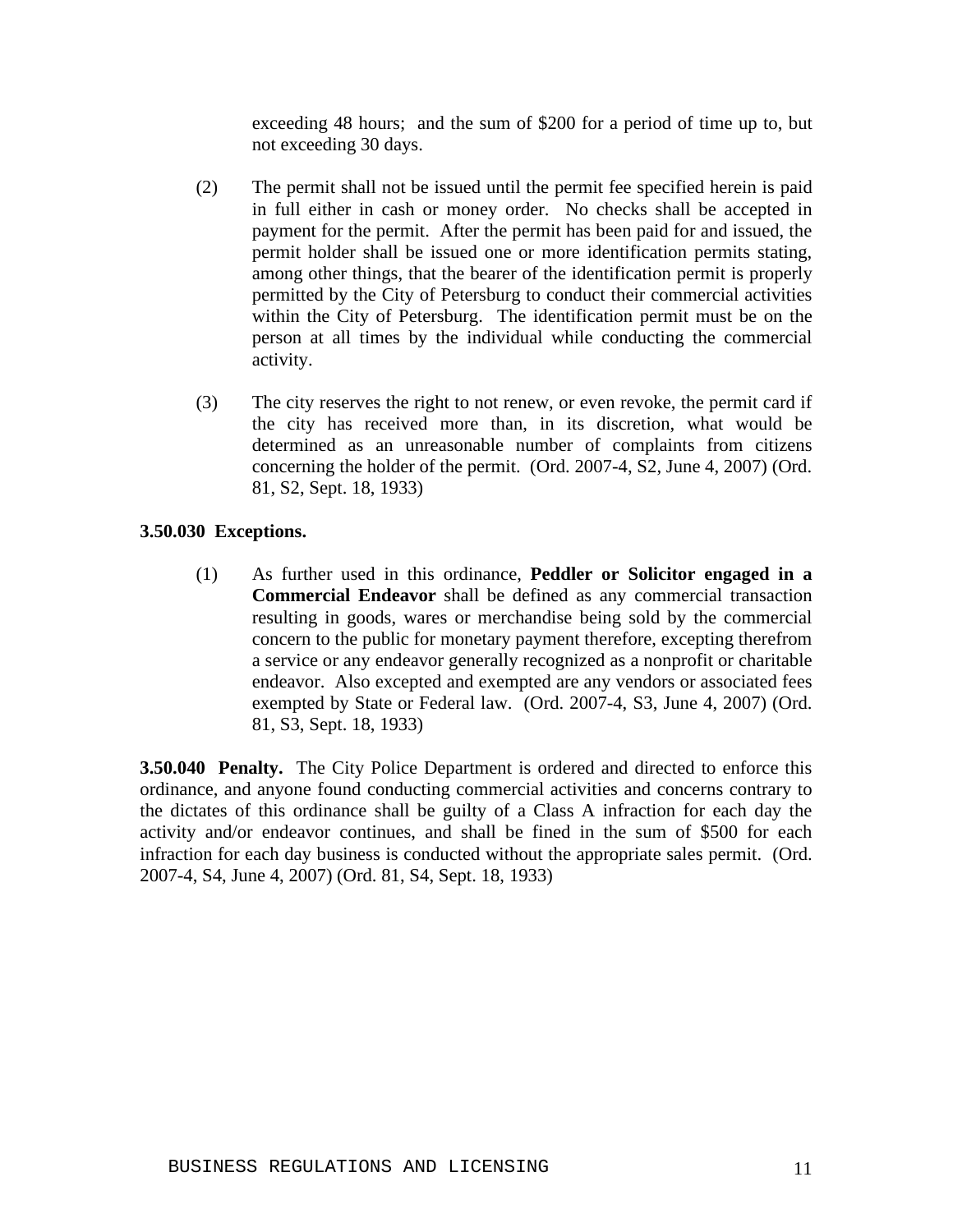## **FOOD TRUCKS AND CARTS**

**Sections:**

| 3.54.010 | <b>Food Truck Permit Required</b> |
|----------|-----------------------------------|
| 3.54.020 | <b>Permit Fees</b>                |
| 3.54.030 | <b>Rules and Regulations</b>      |
| 3.54.040 | <b>Penalty</b>                    |
| 3.54.050 | <b>Effective</b>                  |
|          |                                   |

## **3.54.010 Food Truck Permit Required.**

- (1) There is hereinafter established a Food Truck permit to be issued by the Clerk-Treasurer of the city, his or her deputy, OR The City Code Inspector; and it shall be the obligation and the duty, as well as a condition precedent, that every Food Truck or Cart engaged in a Food Sales purchase a permit. At the time of application, a plot plan must be submitted showing proposed location(s), and the application must be signed by the Real estate owner, and the owner of the Food Truck.
- (2) The term FOOD TRUCK OR CART as used herein (and herein referred to simply as "Food Truck"), shall mean any Food Sales by any person, partnership or corporation, from any mobile Truck, Cart, Vehicle, Recreational Vehicle, Trailer, or other apparatus, in which prepared food, meant for immediate consumption, is being directly offered for sale to the general public. EXCLUDED from this definition would be sales conducted as part of a street fair, or other geographically and chronologically isolated similar event, where many participants are involved. Also excluded would be sales from a Charitable or not for profit group or event. (Ord. 2013-03, S1, Mar. 18, 2013)

## **3.54.020 Permit Fees.**

- (1) The permit shall be paid to the office of the Clerk-Treasurer, his or her designate, in the sum of \$25 per year or part of year, and will be eligible for annual renewal on July  $1<sup>st</sup>$  of each year.
- (2) The permit shall be visible at all times while conducting the activity. (Ord. 2013-03, S2, Mar. 18, 2013)

## **3.54.030 Rules And Regulations.**

(1) Food Truck Locations may not be on a right of way or sidewalk, and must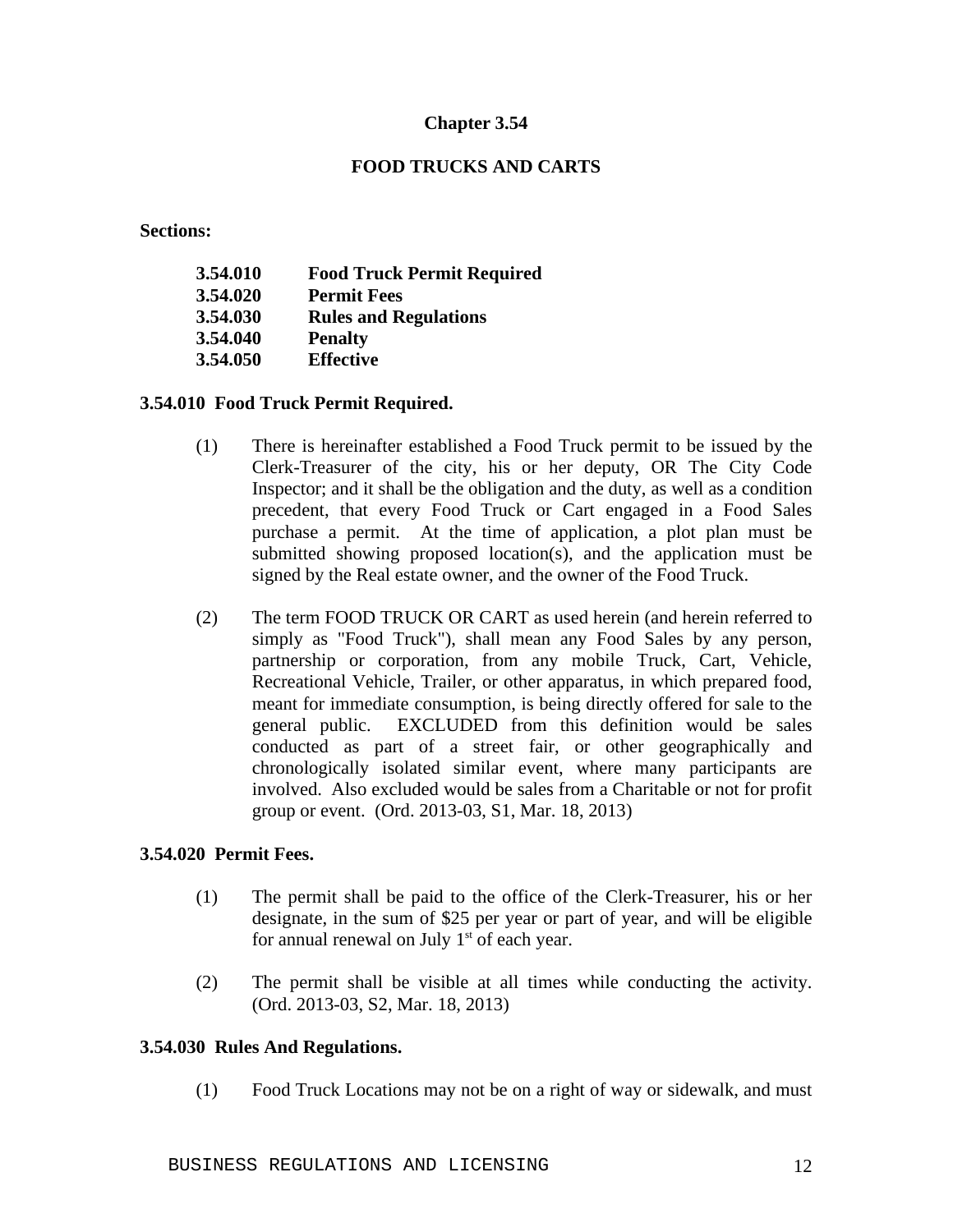be parked at least:

- (a) 100 feet from the front door any restaurant and/or outdoor dining area;
- (b) 50 feet from any other prior permitted food truck; and 15 feet from any fire hydrant.

No location will be allowed that blocks any driveway, sidewalk, or any building entrance or exit.

- (2) Food trucks are not allowed within any residential zoned district, and must be located on a property that has another primary use (an unimproved grass lot or dirt lot is not a primary use).
- (3) Hours of allowable operation shall be from 6:00 a.m. to 12:00 a.m. or 7 a.m. to 10 p.m. for locations within 150 feet of an R-1 or R-2 residential structure.
- (4) Food Trucks may not use free standing signage, unless it is removed with the Food Truck each day. When not operating Food Trucks must be removed from the premises.
- (5) City trash receptacles may not be used by the Patrons or operators of the Food Truck, and the area must be kept clean, with no discharge of waste or liquid allowed onto the ground or into Sanitary or storm sewers.
- (6) Food Trucks must operate pursuant to any other City Ordinance (such as noise etc.), State, or Federal laws, rules and regulations, and must obtain any other necessary permits. Prior to the City issuing a permit hereunder, the City must be provided proof of a valid permit from the County Health Department for Food Sales, and a valid permit from the Indiana Department of Revenue for a Retail Merchant. (Ord. 2013-03, S3, Mar. 18, 2013)

**3.54.040 Penalty.** The City Police Department is ordered and directed to enforce this ordinance with input from the Clerk-Treasurer and City Code Inspector. Anyone found operating contrary to the dictates of this ordinance shall be guilty of an Infraction for each day the violation continues. The fine shall be \$100 for the first days infraction, and \$200 for each one thereafter. After the third infraction, the permit may be withdrawn, or other equitable, injunctive and estoppel remedies will be available to the City. (Ord. 2013-03, S4, Mar. 18, 2013)

**3.54.050 Effective.** This Ordinance shall be effective July 1, 2013. (Ord. 2013-03, S5, Mar. 18, 2013)